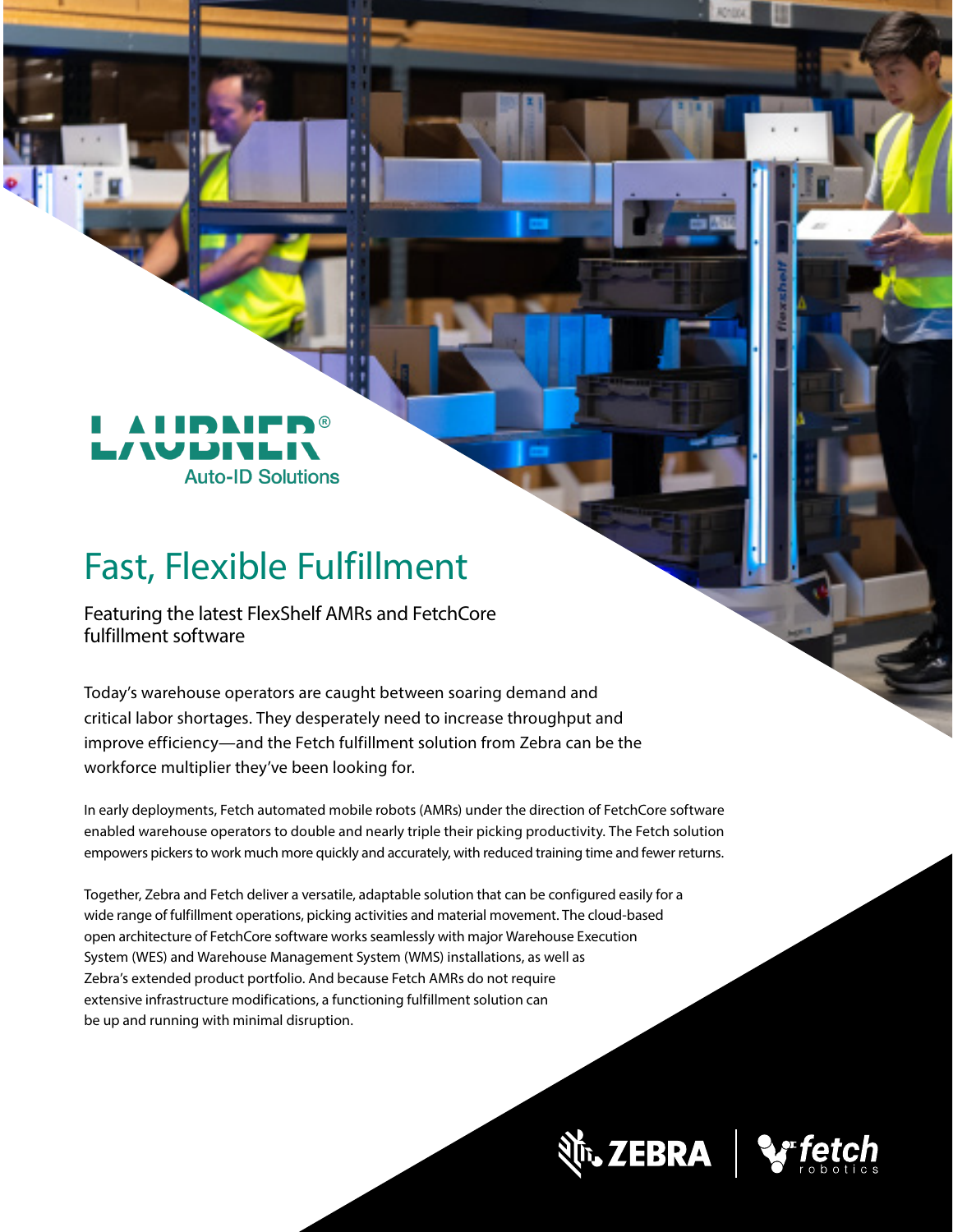#### Fetch FlexShelf Fulfillment AMR



 $67\%$  more capacity and  $60\%$  faster than the closest competitor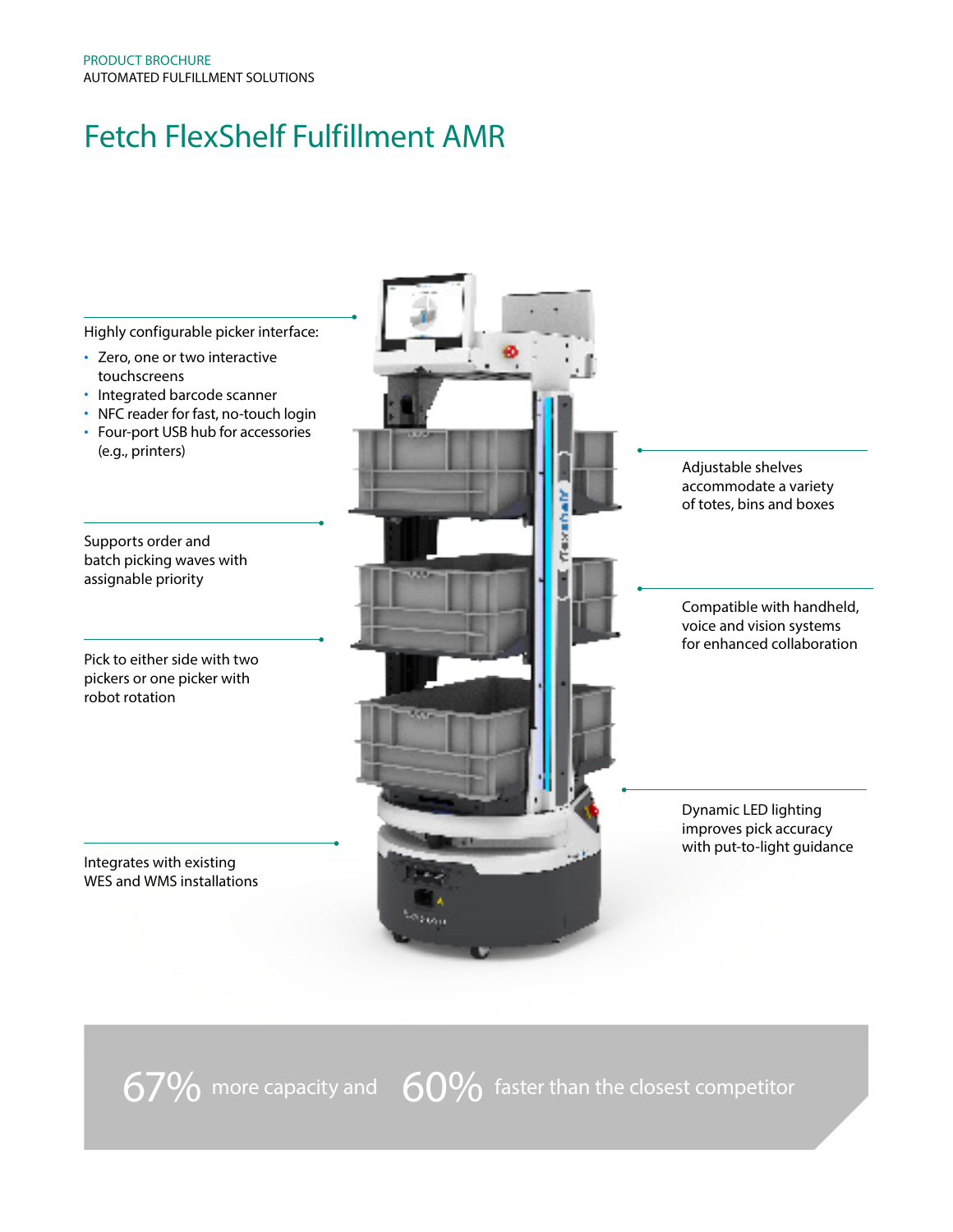#### Fulfillment Use Cases



Directed Each and Batch Picking

Fetch AMRs augment the existing workforce by automating repetitive tasks and minimizing unproductive travel and dwell times, enabling experienced personnel to remain on task and productive in their respective zones.

#### Benefits

- Dynamically deliver orders to workers
- Keep workers in a specific zone to reduce congestion in aisles
- Enable workers to pick and sort multiple orders at once via visual prompts
- Verify every pick and sortation through a hands-free scan
- Coordinate picking activity so robots arrive as needed as part of the workflow
- Eliminate travel time and the need to push carts to pack areas
- Reduce dwell time spent waiting for robots
- Enable urgent orders and hot picks
- Improve speed, accuracy and productivity



Pick to Tote with Automatic Conveyor Transfer

Automation reduces congestion in storage aisles, which helps limit interactions between workers and potentially hazardous heavy loads and equipment, enhancing safety as well as performance and productivity.

#### **Benefits**

- Automated tote induct / discharge to conveyor
- Optimize worker movements
- Reclaim up to 13% of warehouse space by removing conveyors
- Extend the life of a facility by up to five years
- Speed up delivery of orders to put walls
- Lower worker dwell and wait times for robots



Interleave Pick and Replenishment

Introducing automation into fulfillment operations improves coordination between picking and replenishment activities, maintaining inventory levels for optimum productivity.

#### **Benefits**

- Interleave picking and replenishment tasks
- Prioritize picking and replenishment tasks
- Minimize full-time employees dedicated to replenishment
- Fill open positions and ease labor shortages
- Diminish unproductive human movement throughout the facility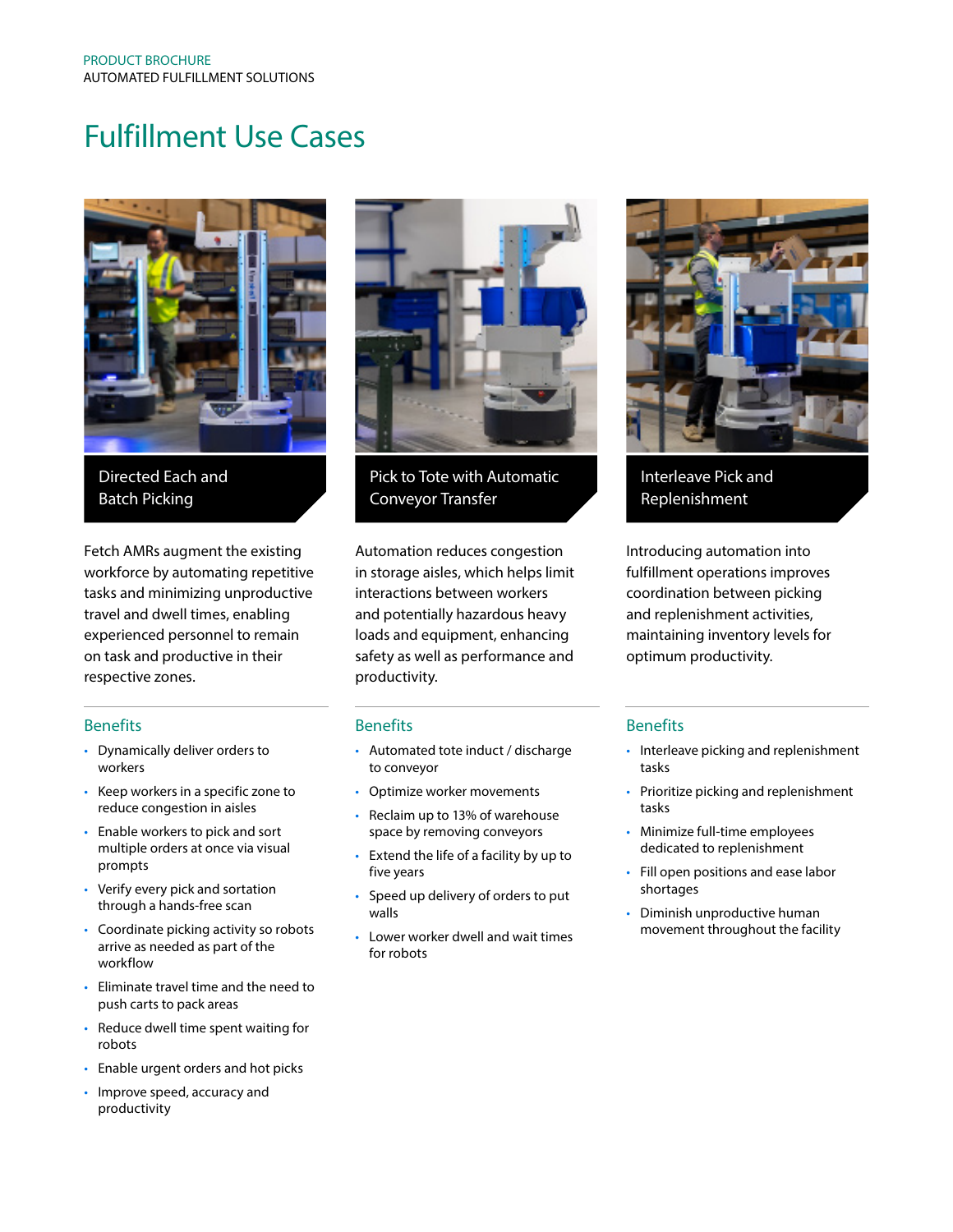## FlexShelf Specifications



|                                                                                   | FlexShelf                                                        | <b>FlexShelf Guide</b>                                           | <b>FlexShelf Guide Dual</b>                                      |
|-----------------------------------------------------------------------------------|------------------------------------------------------------------|------------------------------------------------------------------|------------------------------------------------------------------|
| Size and Weight                                                                   |                                                                  |                                                                  |                                                                  |
| Weight (with 2 shelves installed)                                                 | 194.9 lb (88.4 kg)                                               | 200.7 lb (91.1 kg)                                               | 206.2 lb (93.5 kg)                                               |
| Length                                                                            | 24.1 in (61.1 cm)                                                | 24.1 in (61.1 cm)                                                | 24.1 in (61.1 cm)                                                |
| Width                                                                             | 20.8 in (52.8 cm)                                                | 20.8 in (52.8 cm)                                                | 20.8 in (52.8 cm)                                                |
| Height                                                                            | Standard: 54 in (137.1 cm)<br>Tall: 59.3 in (150.6 cm)           | Standard: 59.1 in (150 cm)<br>Tall: 64.4 in (163.5 cm)           | Standard: 59.1 in (150 cm)<br>Tall: 64.4 in (163.5 cm)           |
| Freight100 Base Length                                                            | 22.6 in (57.3 cm)                                                | 22.6 in (57.3 cm)                                                | 22.6 in (57.3 cm)                                                |
| Freight100 Base Width                                                             | 20.8 in (52.8 cm)                                                | 20.8 in (52.8 cm)                                                | 20.8 in (52.8 cm)                                                |
| Payload                                                                           |                                                                  |                                                                  |                                                                  |
| Max Total Payload                                                                 | 165 lb (75 kg)                                                   | 165 lb (75 kg)                                                   | 165 lb (75 kg)                                                   |
| <b>Bottom Shelf Max</b>                                                           | 165 lb (75 kg)                                                   | 165 lb (75 kg)                                                   | 165 lb (75 kg)                                                   |
| Shelf Position 1-18 Max                                                           | 66 lb (30 kg)                                                    | 66 lb (30 kg)                                                    | 66 lb (30 kg)                                                    |
| Shelf Position 19-25 Max                                                          | 55 lb (25 kg)                                                    | 55 lb (25 kg)                                                    | 55 lb (25 kg)                                                    |
| Max Payload Width                                                                 | 16.6 in (42.2 cm)                                                | 16.6 in (42.2 cm)                                                | 16.6 in (42.2 cm)                                                |
| Max Payload Length                                                                | 23.8 in (60.5 cm)                                                | 23.8 in (60.5 cm)                                                | 23.8 in (60.5 cm)                                                |
| Max Payload Height                                                                | Up to 34.6 in (88 cm)                                            | Up to 34.6 in (88 cm)                                            | Up to 34.6 in (88 cm)                                            |
| <b>Shelves</b>                                                                    | 3 (2 adjustable)<br>Additional shelves available for<br>purchase | 3 (2 adjustable)<br>Additional shelves available for<br>purchase | 3 (2 adjustable)<br>Additional shelves available for<br>purchase |
| Adjustable Shelf Intervals                                                        | 25 positions in 1 in (25.4 mm)<br>increments                     | 25 positions in 1 in (25.4 mm)<br>increments                     | 25 positions in 1 in (25.4 mm)<br>increments                     |
| <b>AMR Hardware Features</b>                                                      |                                                                  |                                                                  |                                                                  |
| Multicolor LEDs for Order Priority<br>Identification and Put-to-Light<br>Guidance | Yes                                                              | Yes                                                              | Yes                                                              |
| Interactive, Glove-Friendly<br>Touchscreen with Multi-<br>Language Support        | 0                                                                | 1x                                                               | 2x                                                               |
| <b>NFC Reader</b>                                                                 | 0                                                                | 1x                                                               | 2x                                                               |
| Barcode Scanner                                                                   | 0                                                                | 1x                                                               | 2x                                                               |
| USB Hub for Custom Peripherals                                                    | 12x - USB-A 2.0, 0.5 A                                           | 8x - USB-A 2.0, 0.5 A                                            | 4x - USB-A 2.0, 0.5 A                                            |
| Power                                                                             |                                                                  |                                                                  |                                                                  |
| <b>Nominal Continuous Runtime</b>                                                 | $\sim$ 9 hrs                                                     | $\sim$ 9 hrs                                                     | $\sim$ 9 hrs                                                     |
| Charging                                                                          | Autonomous docking                                               | Autonomous docking                                               | Autonomous docking                                               |
| Charge Time                                                                       | 3 hrs to 90%                                                     | 3 hrs to 90%                                                     | 3 hrs to 90%                                                     |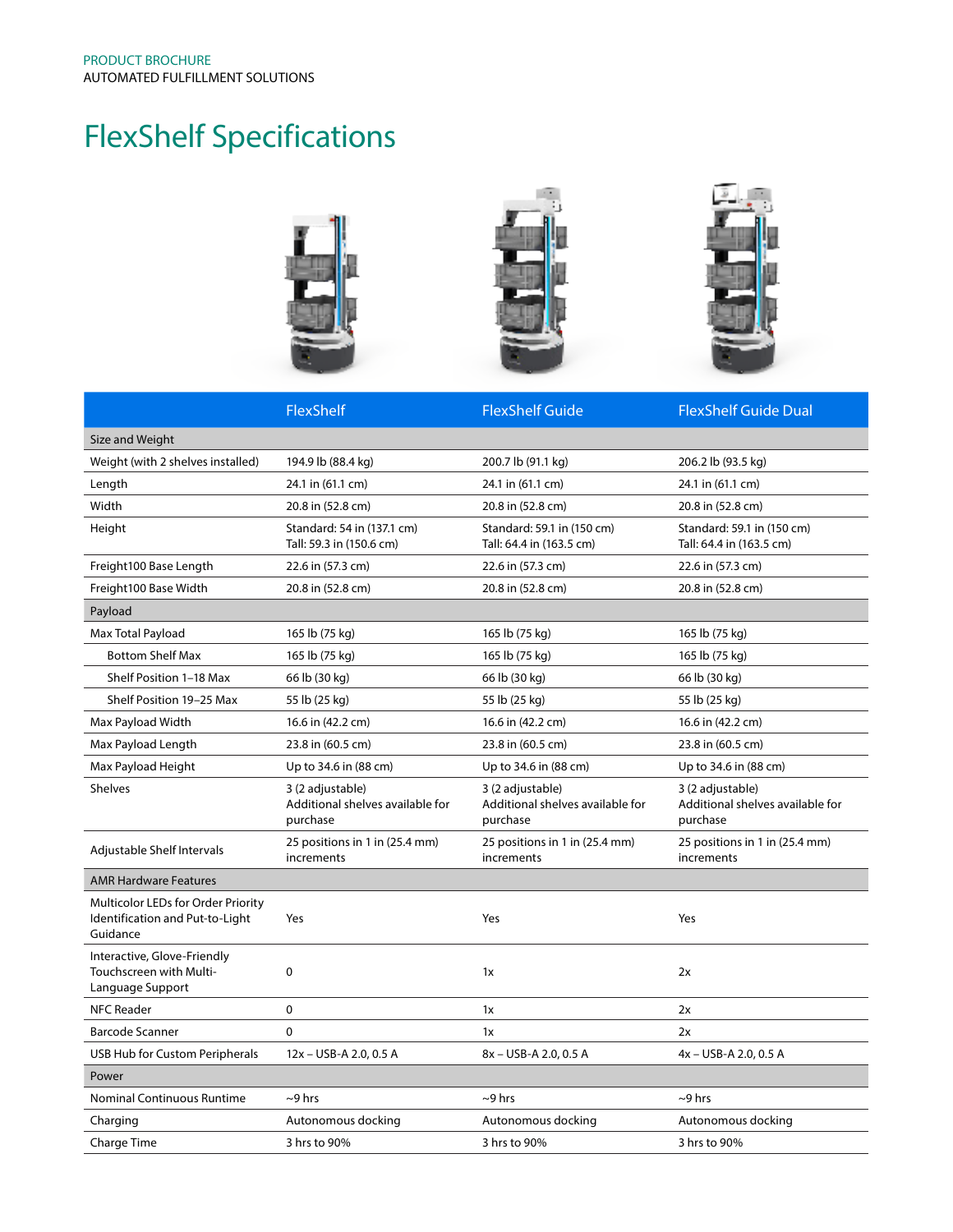## FlexShelf Specifications (continued)



|                                                              | FlexShelf                                                                        | <b>FlexShelf Guide</b>                                                           | <b>FlexShelf Guide Dual</b>                                                      |
|--------------------------------------------------------------|----------------------------------------------------------------------------------|----------------------------------------------------------------------------------|----------------------------------------------------------------------------------|
| Sensors and Safety                                           |                                                                                  |                                                                                  |                                                                                  |
| 2D Laser Sensor                                              | SICK, 82 ft (25 m), 220 degrees                                                  | SICK, 82 ft (25 m), 220 degrees                                                  | SICK, 82 ft (25 m), 220 degrees                                                  |
| <b>3D Depth Cameras</b>                                      | 2x                                                                               | 2x                                                                               | 2x                                                                               |
| Run/Stops                                                    | 3x                                                                               | 2x                                                                               | 3x                                                                               |
| Robot Visibility                                             | Floor-illuminated LED and side<br>LED strips on uprights                         | Floor-illuminated LED and side<br>LED strips on uprights                         | Floor-illuminated LED and side<br>LED strips on uprights                         |
| <b>Performance and Communication</b>                         |                                                                                  |                                                                                  |                                                                                  |
| Max Speed                                                    | 3.9 mph (1.75 m/s)                                                               | 3.9 mph (1.75 m/s)                                                               | 3.9 mph (1.75 m/s)                                                               |
| <b>Turning Radius</b>                                        | Turn in place                                                                    | Turn in place                                                                    | Turn in place                                                                    |
| Audio                                                        | 4x – speakers, 10 watts per<br>channel                                           | 4x – speakers, 10 watts per<br>channel                                           | 4x – speakers, 10 watts per<br>channel                                           |
| Wi-Fi                                                        | Intel AX200 802.11.ax                                                            | Intel AX200 802.11.ax                                                            | Intel AX200 802.11.ax                                                            |
| I/O on Freight100 base                                       | 1x - DisplayPort<br>$2x - USB-A3.0$<br>1x - Ethernet port                        | 1x - DisplayPort<br>$2x - USB-A3.0$<br>1x - Ethernet port                        | 1x - DisplayPort<br>$2x - USB-A3.0$<br>1x - Ethernet port                        |
| Environment                                                  |                                                                                  |                                                                                  |                                                                                  |
| <b>Operating Temperature Range</b>                           | 32°F to 104°F (0°C to 40°C)                                                      | 32°F to 104°F (0°C to 40°C)                                                      | 32°F to 104°F (0°C to 40°C)                                                      |
| <b>Operating Humidity Range</b>                              | 5% to 95% non-condensing                                                         | 5% to 95% non-condensing                                                         | 5% to 95% non-condensing                                                         |
| Environment                                                  | Indoors, ADA-compliant                                                           | Indoors, ADA-compliant                                                           | Indoors, ADA-compliant                                                           |
| Maximum Traversable Floor<br>Step/Ledge                      | 0.5 in (1.27 cm) step                                                            | 0.5 in (1.27 cm) step                                                            | 0.5 in (1.27 cm) step                                                            |
| Maximum Traversable Floor<br>Incline                         | Up to 3% grade (1.7 degrees)                                                     | Up to 3% grade (1.7 degrees)                                                     | Up to 3% grade (1.7 degrees)                                                     |
| Maximum Traversable Floor Gap                                | 0.59 in (1.5 cm)                                                                 | 0.59 in (1.5 cm)                                                                 | 0.59 in (1.5 cm)                                                                 |
| Minimum Aisle Width<br>(One-Way Traffic)                     | Fulfillment mode:<br>72 in (183 cm)<br>Non-fulfillment mode:<br>37.4 in (95 cm)  | Fulfillment mode:<br>72 in (183 cm)<br>Non-fulfillment mode:<br>37.4 in (95 cm)  | Fulfillment mode:<br>72 in (183 cm)<br>Non-fulfillment mode:<br>37.4 in (95 cm)  |
| Minimum Aisle Width<br>(Two-Way Traffic,<br>No Leapfrogging) | Fulfillment mode:<br>72 in (183 cm)<br>Non-fulfillment mode:<br>74.8 in (190 cm) | Fulfillment mode:<br>72 in (183 cm)<br>Non-fulfillment mode:<br>74.8 in (190 cm) | Fulfillment mode:<br>72 in (183 cm)<br>Non-fulfillment mode:<br>74.8 in (190 cm) |
| Certifications                                               |                                                                                  |                                                                                  |                                                                                  |
| <b>CE</b>                                                    | Yes                                                                              | Yes                                                                              | Yes                                                                              |
| RIA R15.08 Conformance                                       | Yes                                                                              | Yes                                                                              | Yes                                                                              |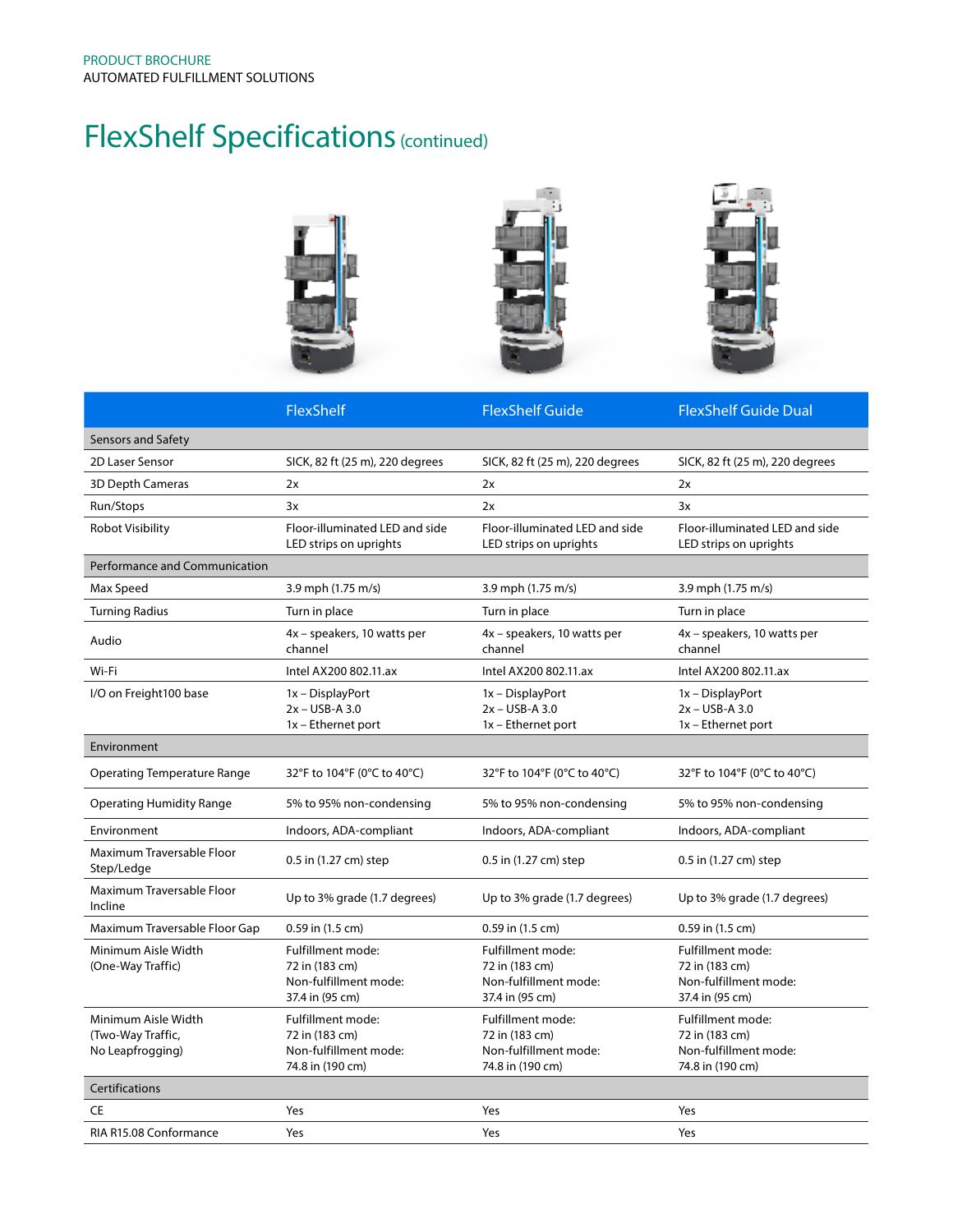## RollerTop Specifications



|                                                                                | <b>RollerTop Guide</b>                                                                                                |
|--------------------------------------------------------------------------------|-----------------------------------------------------------------------------------------------------------------------|
| Size and Weight                                                                |                                                                                                                       |
| Weight                                                                         | 201.8 lb (91.5 kg)<br>Additional weight with riser installed:<br>Riser 1: 5.5 lb (2.5 kg)<br>Riser 2: 6.7 lb (3.0 kg) |
| Length                                                                         | 23.6 in (59.9 cm)                                                                                                     |
| Width                                                                          | 21.7 in (55.1 cm)                                                                                                     |
| Height                                                                         | 48.8 in - 60.9 in (124 cm - 154.7 cm)<br>(depends on riser height and accessory height)                               |
| Freight100 Base Length                                                         | 22.6 in (57.3 cm)                                                                                                     |
| Freight100 Base Width                                                          | 20.8 in (52.8 cm)                                                                                                     |
| Payload                                                                        |                                                                                                                       |
| Max Total Payload                                                              | Up to 160 lb (73 kg) (depends on configuration)                                                                       |
| Max Payload Width                                                              | 17.1 in (43.5 cm)                                                                                                     |
| Max Payload Length                                                             | 23.9 in (60.9 cm)                                                                                                     |
| Max Payload Height                                                             | 17.7 in (45 cm)                                                                                                       |
| <b>Supported Conveyor Heights</b>                                              | 18 in (45.7 cm) or 22.75 in - 30 in (57.8 cm - 27.2 cm) in 0.25 in (6.35 mm) increments                               |
| Peripherals                                                                    |                                                                                                                       |
| Multicolor LEDs for Order Priority Identification<br>and Put-to-Light Guidance | Yes                                                                                                                   |
| Interactive, Glove-Friendly Touchscreen with<br>Multi-Language Support         | 1x                                                                                                                    |
| <b>NFC Reader</b>                                                              | 1x                                                                                                                    |
| <b>Barcode Scanner</b>                                                         | 1x                                                                                                                    |
| USB Hub for Custom Peripherals                                                 | 8x - USB-A 2.0, 0.5 A                                                                                                 |
| Power                                                                          |                                                                                                                       |
| Nominal Continuous Runtime                                                     | $\sim$ 9 hrs                                                                                                          |
| Charging                                                                       | Autonomous docking                                                                                                    |
| Charge Time                                                                    | 3 hrs to 90%                                                                                                          |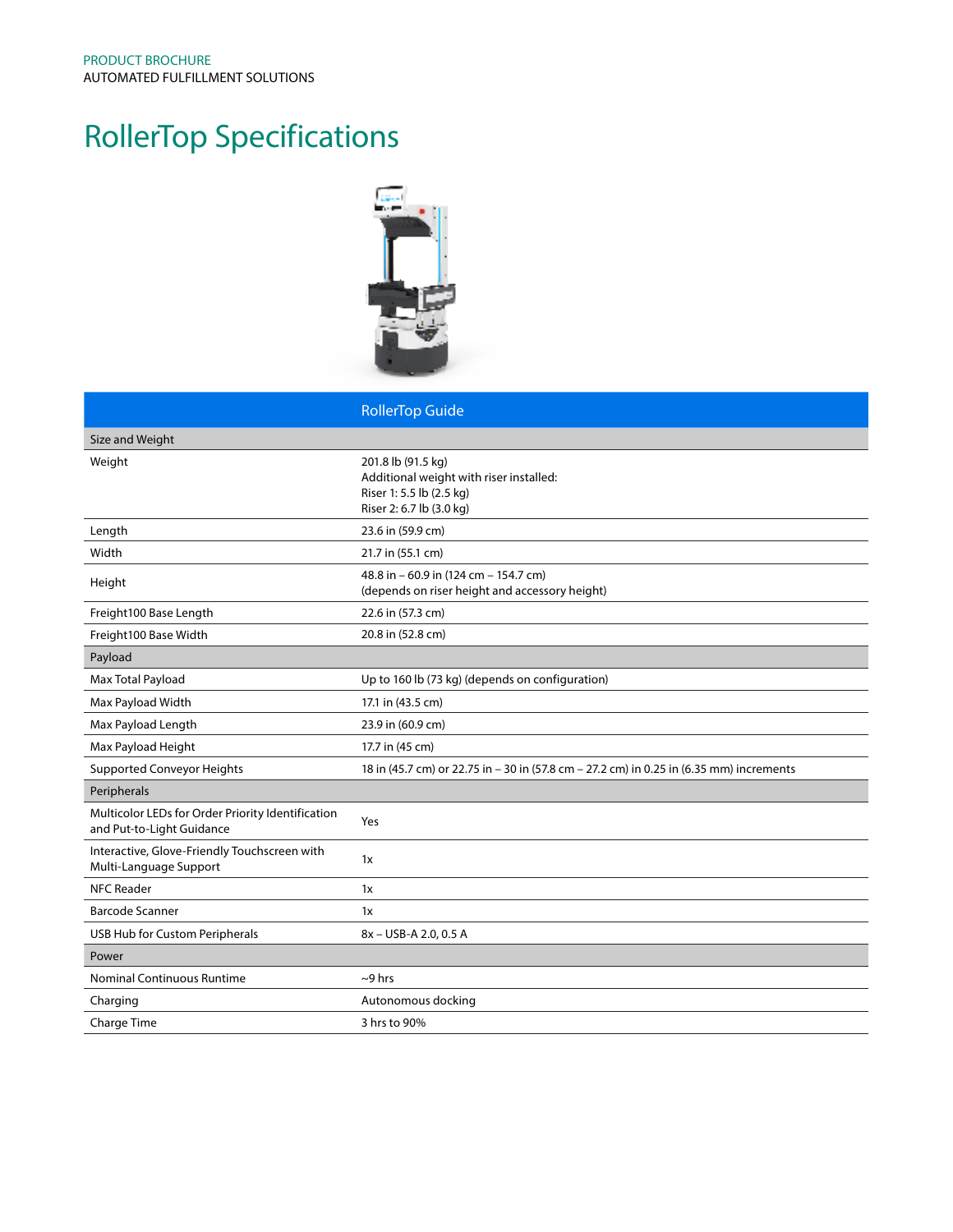### RollerTop Specifications (continued)



|                                      | <b>RollerTop Guide</b>                                |
|--------------------------------------|-------------------------------------------------------|
| <b>Sensors and Safety</b>            |                                                       |
| 2D Laser Sensor                      | SICK, 82 ft (25 m), 220 degrees                       |
| 3D Depth Cameras                     | 2x                                                    |
| Run/Stops                            | 2x                                                    |
| <b>Robot Visibility</b>              | Floor-illuminated LED and side LED strips on uprights |
| <b>Performance and Communication</b> |                                                       |
| Max Speed                            | 3.9 mph (1.75 m/s)                                    |
| <b>Turning Radius</b>                | Turn in place                                         |
| Audio                                | 4x - speakers, 10 watts per channel                   |
| Wi-Fi                                | Intel AX200 802.11.ax                                 |
| I/O on Freight100 base               | 1x - DisplayPort<br>$2x - USB-A3.0$                   |
|                                      | 1x - Ethernet port                                    |
| Environment                          |                                                       |
| <b>Operating Temperature Range</b>   | 32°F to 104°F (0°C to 40°C)                           |
| <b>Operating Humidity Range</b>      | 5% to 95% non-condensing                              |
| Environment                          | Indoors, ADA-compliant                                |
| Maximum Traversable Floor Step/Ledge | 0.5 in (1.27 cm) step                                 |
| Maximum Traversable Floor Incline    | Up to 3% grade (1.7 degrees)                          |
| Maximum Traversable Floor Gap        | 0.59 in (1.5 cm)                                      |
| Certifications                       |                                                       |
| <b>CE</b>                            | Yes                                                   |
| RIA R15.08 Conformance               | Yes                                                   |